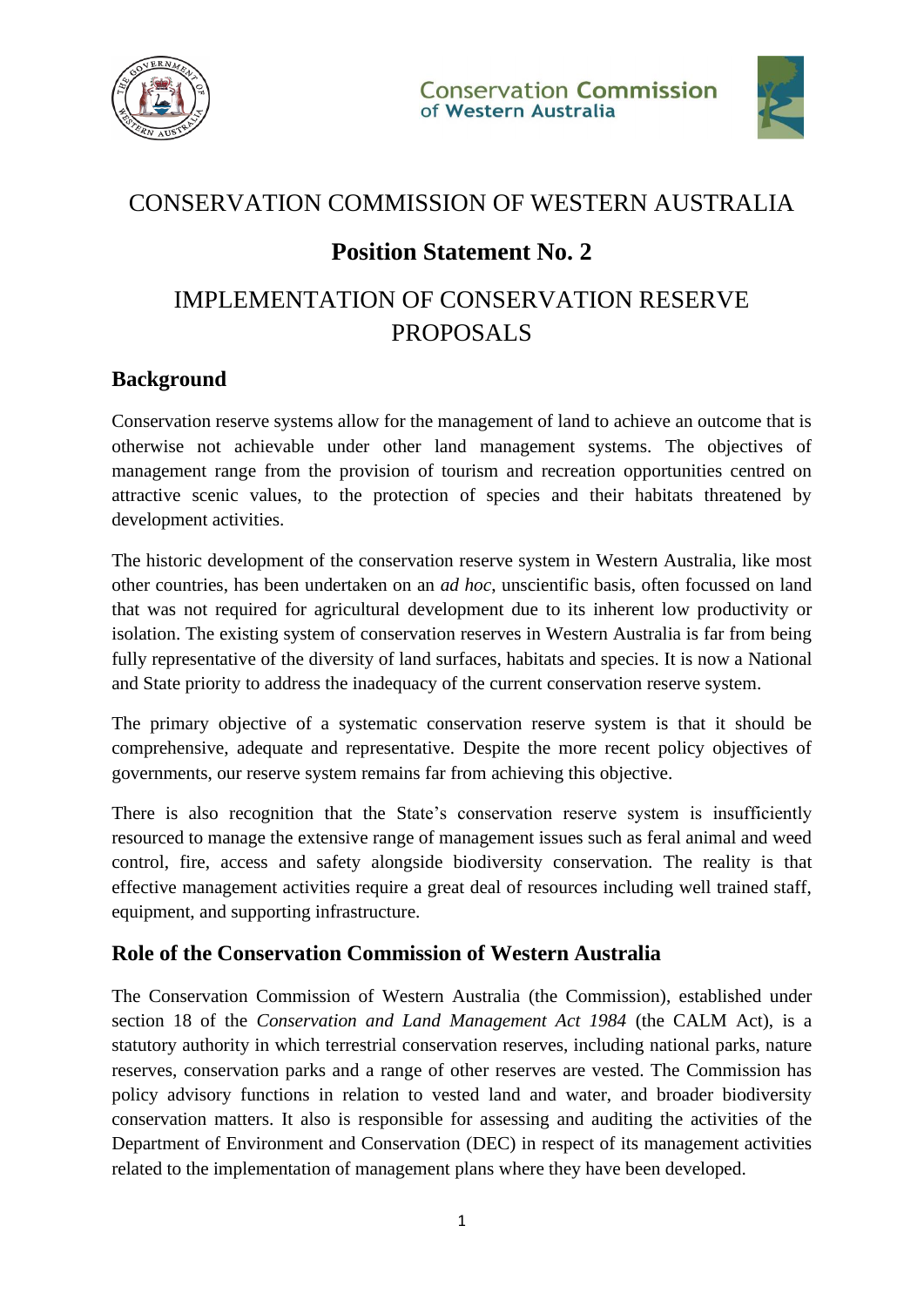#### **Conservation Reserve System Proposals and Acquisitions**

A significant number of land acquisitions and proposals aimed at increasing the area of the conservation reserve system, and which address the objective of achieving a comprehensive, adequate and representative system in this State, have come from a range of sources including the Environmental Protection Authority, the Department of Conservation and Land Management (now DEC) through its management planning process and biological surveys, Government sponsored strategies such as the Gascoyne-Murchison Strategy, and through land administration processes such as the pastoral lease renewal process.

Many of these acquisitions and proposals remain as unallocated Crown land or unmanaged reserves without formal management programs.

#### **Impediments to Formalising the Status of Proposals and Acquisitions**

Conservation reserves are created under the *Land Administration Act 1997* which is administered by the Minister for Lands through the Department of Regional Development and Lands (RDL). In line with reservation procedures adopted by RDL, support for reservation proposals is required from a range of stakeholders including the Department of Mines and Petroleum (DMP), local government authorities and water management agencies.

Many of the outstanding reserve acquisitions and proposals are for the creation of national parks, conservation parks, and nature reserves. DMP has, over a number of years, generally not supported the creation of reserves with these tenure categories, or has insisted on depth limits being imposed. This stance has led to lengthy delays in creating reserves, which at times has required resolution through Cabinet processes. In general, under the *Mining Act 1978*, exploration and mining are able to occur in these reserve categories subject to appropriate environmental, Ministerial and Parliamentary approvals.

Where proposals involve land under the control of another Government agency or local government authority, the relevant body is required to relinquish that control to enable implementation of the proposal. For example, there remains a number of proposals for land to be managed for conservation outcomes originating from the Forest Management Plan 2004- 2013 for land that was originally acquired by the former Water and Rivers Commission to prevent inappropriate land uses the may have affected water quality. The inclusion of this land in the conservation reserve system would be consistent with the objectives of maintaining water quality, but the proposals remain the subject of agreement by the managing body to relinquish the freehold titles. To date, no agreement for their unencumbered transfer has been forthcoming.

Native title rights and interests are extinguished over freehold land which has been acquired for addition to the conservation reserve system, and this land can be reserved without reference to the *Native Title Act 1993* (Cwth)(subject to support from stakeholders as above). However, on land where native title has not been wholly extinguished, the creation of reserves will constitute future acts and the provisions of the *Native Title Act 1993* need to be followed. These provisions will apply to land previously held under a pastoral lease acquired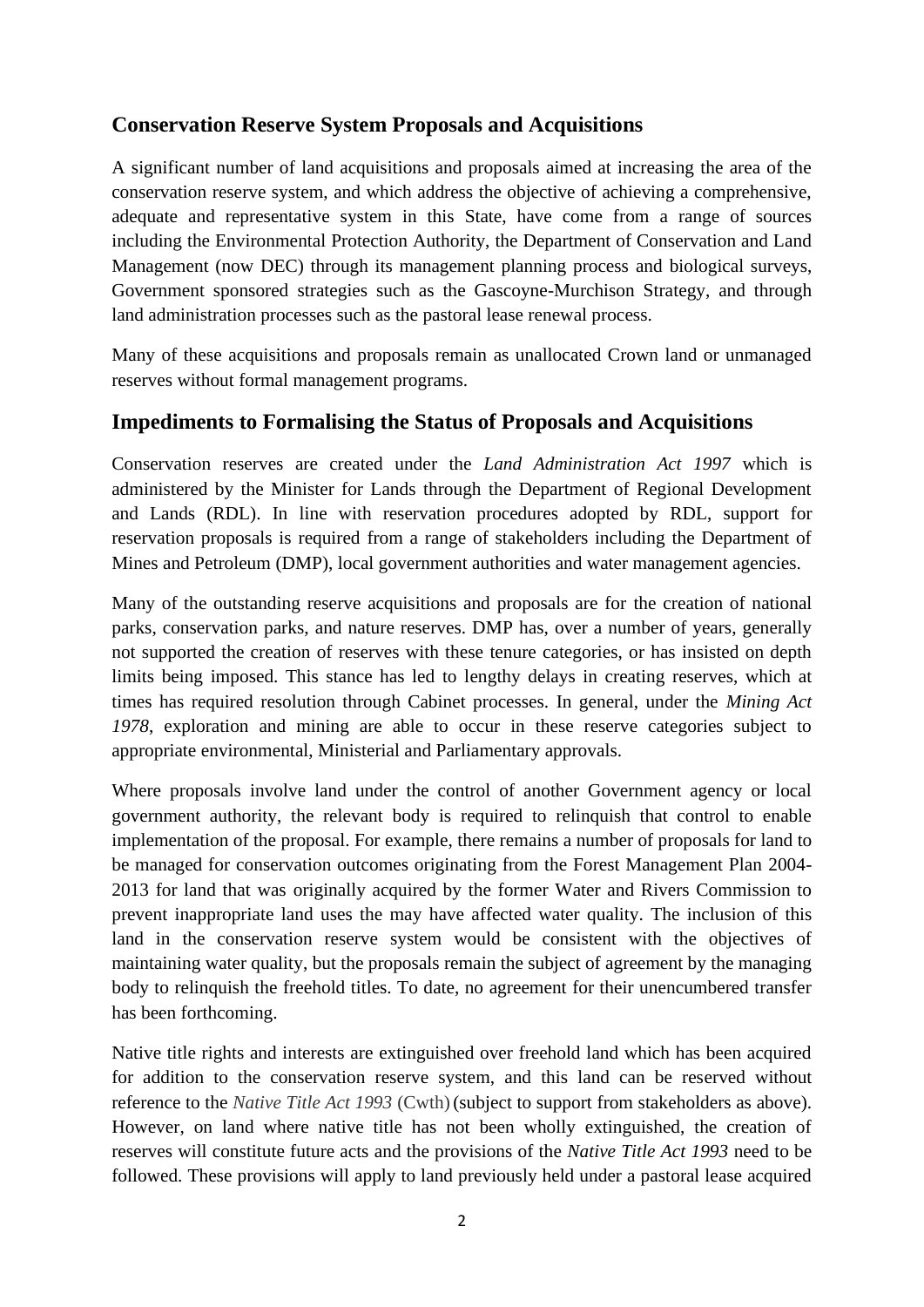for inclusion in the reserve system, and many of the reservation proposals provided by the Environmental Protection Authority and under the CALM Act which are currently unallocated Crown land or unmanaged reserves. The future act provisions will also apply to land surrendered from pastoral leases as part of the *Land Administration Act 1997* pastoral lease renewal process.

The preferred course of action for meeting the future act provisions for the creation of reserves over land where native title exists is through the negotiation of Indigenous Land Use Agreements (ILUAs) with relevant native title holders or claimants and their legal representatives. The development of these agreements is a voluntary process, therefore there is no provision for the Native Title Tribunal to arbitrate where agreements cannot be reached or negotiations become protracted. Thus, an agreement outcome is not assured, nor the degree to which a benefit or incentive is required by the native title party, which is difficult to quantify, and the duration of the negotiations will be variable. These factors are compounded by the State's lack of experience and resources in preparing and negotiating these agreements for conservation reserve system establishment, which has resulted in the need to address complex legal issues.

#### **Progress with the Implementation Process**

DEC has been working with a range of stakeholders including RDL, the Office of Native Title and the State Solicitor's Office to progress the creation of the conservation reserve system. Work on developing ILUAs has been slow and limited progress has been made. It is anticipated that each agreement could take up to two years to resolve, and there are likely to be hundreds of these. It is acknowledged that the process will become more refined as experience is gained, but that given the anticipated number of claims affected, and based on current proposals and resources, it is likely that the development of the necessary agreements will take many years to conclude.

#### **The Commission's Position**

The Commission notes the Government's response to a previous inquiry conducted by the Economics and Industry Standing Committee into DEC's management of former pastoral leases.

Of particular relevance is the recognition and support by Government of the land acquisition program and the need to ensure that the land acquired should be reserved under an appropriate CALM Act tenure.

Accordingly, in rangeland areas, where mineral exploration and mining remain important enterprises, the Commission holds the view that when acquired pastoral leases are converted to conservation estate, the reserve created should be a conservation park, and the use of the CALM Act s. 5 (1)(h) category only be considered for exceptional circumstances. The levels of approval for tenements that allow mineral exploration and mining in both reserve categories are identical.